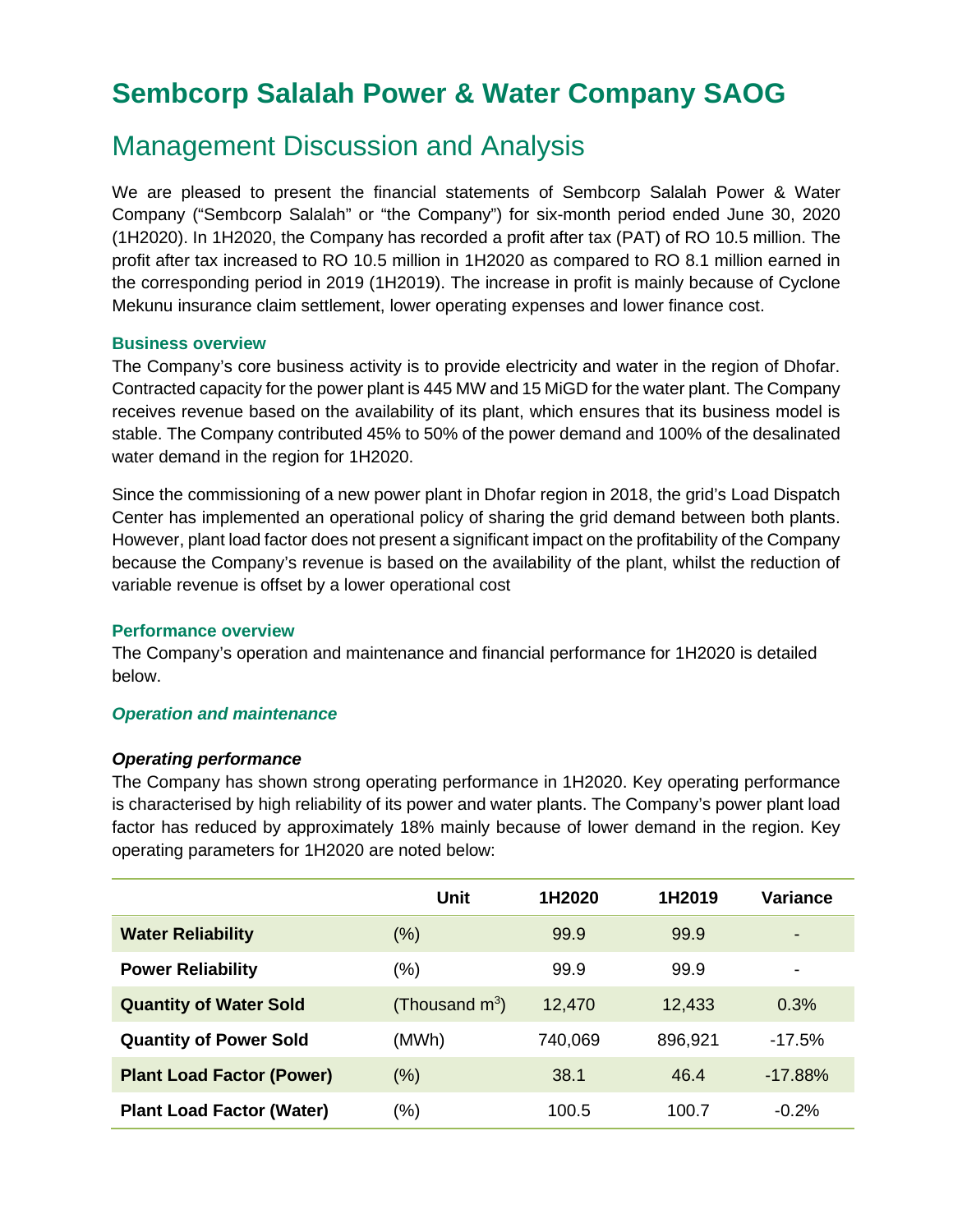## *Maintenance*

The Company continues to diligently and proactively perform maintenance of the plant to improve plant operation, efficiency and its sustainability. During 1H2020, the Company completed major inspection of steam turbine, combustion inspection of one gas turbine as well as power and water plant DCS upgrade and Water plant ERS maintenance.

## *Financial performance*

Key financial performance indicators are shown below:



## *1H2020 Profit after tax*

Profit after tax has increased from RO 8.1 million in 1H2019 to RO 10.5 million in 1H2020. The significant variances are shown in the following waterfall chart.



A brief analysis and characteristics of the major components of the profit or loss is presented below: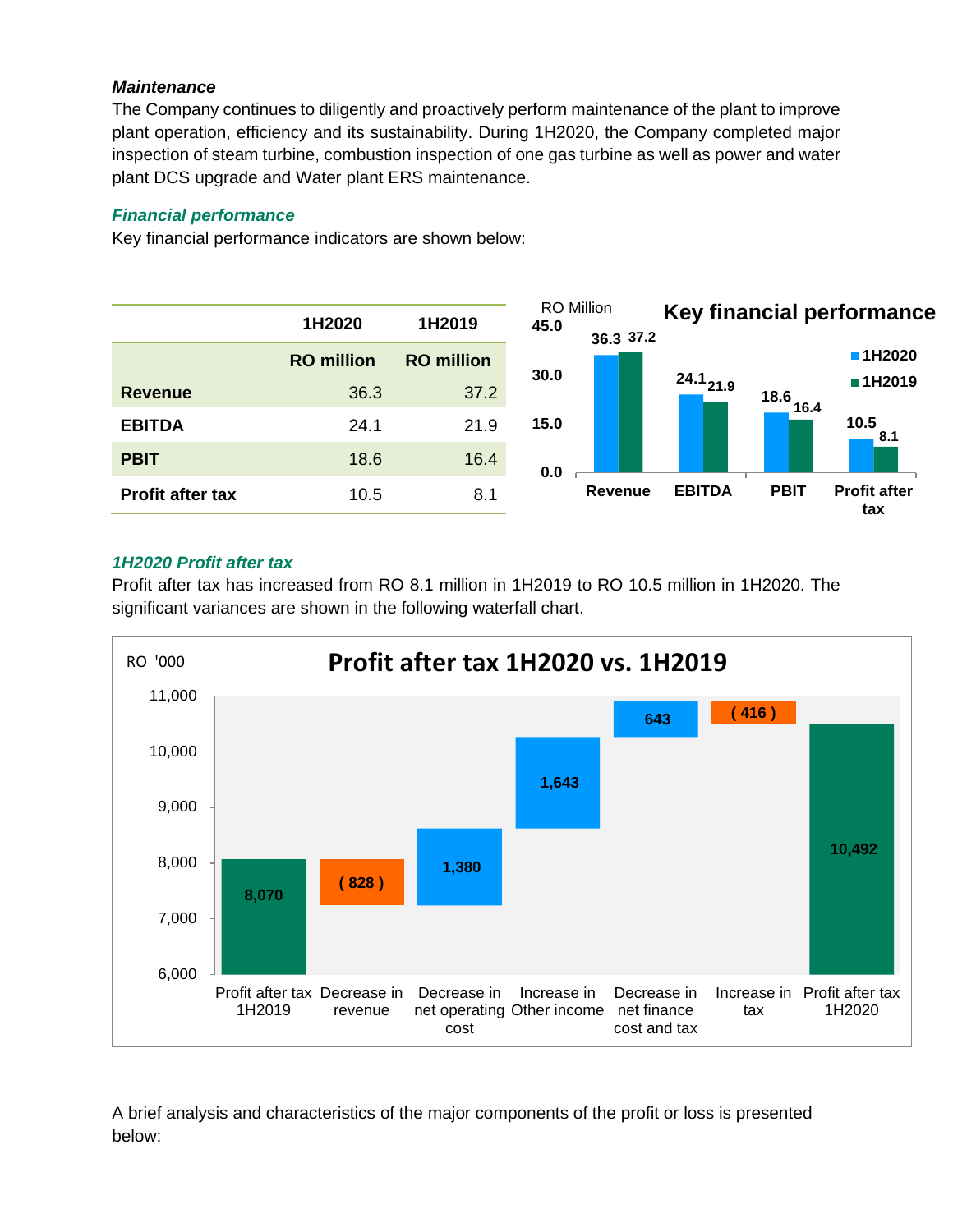#### *Revenue*

Power contributed 53% (excluding fuel charge), water 23% and fuel charge 24% to the total revenue. Fuel charge revenue is a pass through and is calculated based on consumption of natural gas as computed by the plant's contractual Fuel Demand Model. Fuel charge and variable energy charge revenue decreased by 10% and 14% respectively compared to the corresponding period last year mainly because of lower power plant load factor. Reduction in fuel charge and variable energy charge revenue does not affect the profitability significantly because cost of revenue also reduces in tandem with the reduction of these revenue. 1H2020 Capacity charge revenue increased by 1% mainly due to leap year impact.

#### *Cost of sales*

Cost of sales mainly comprises depreciation of property, plant and equipment, fuel cost and operations & maintenance (O&M) cost. Cost of sales decreased by 7% compared to the same period in 2019 as a result of lower fuel cost, lower Long-Term Service Agreement (LTSA) cost and lower O&M cost. Reduction in fuel cost and lower LTSA costs is due to lower plant load factor which is in line with the reduction in revenue (as mentioned above).

#### *Other income*

Other income in 1H2020 is mainly from settlement of Insurance claim in compensation of business interruption and property damage loss arising from Cyclone Mekunu in 2018.

#### *Net finance cost*

Net finance cost decreased in 1H2020 compared to 1H2019 due to the scheduled repayment of part of the term loan in line with the financing documents.

#### *Income tax expense*

Income tax expenses increased mainly due to increase in profit for 1H2020 as compared to the corresponding period last year.